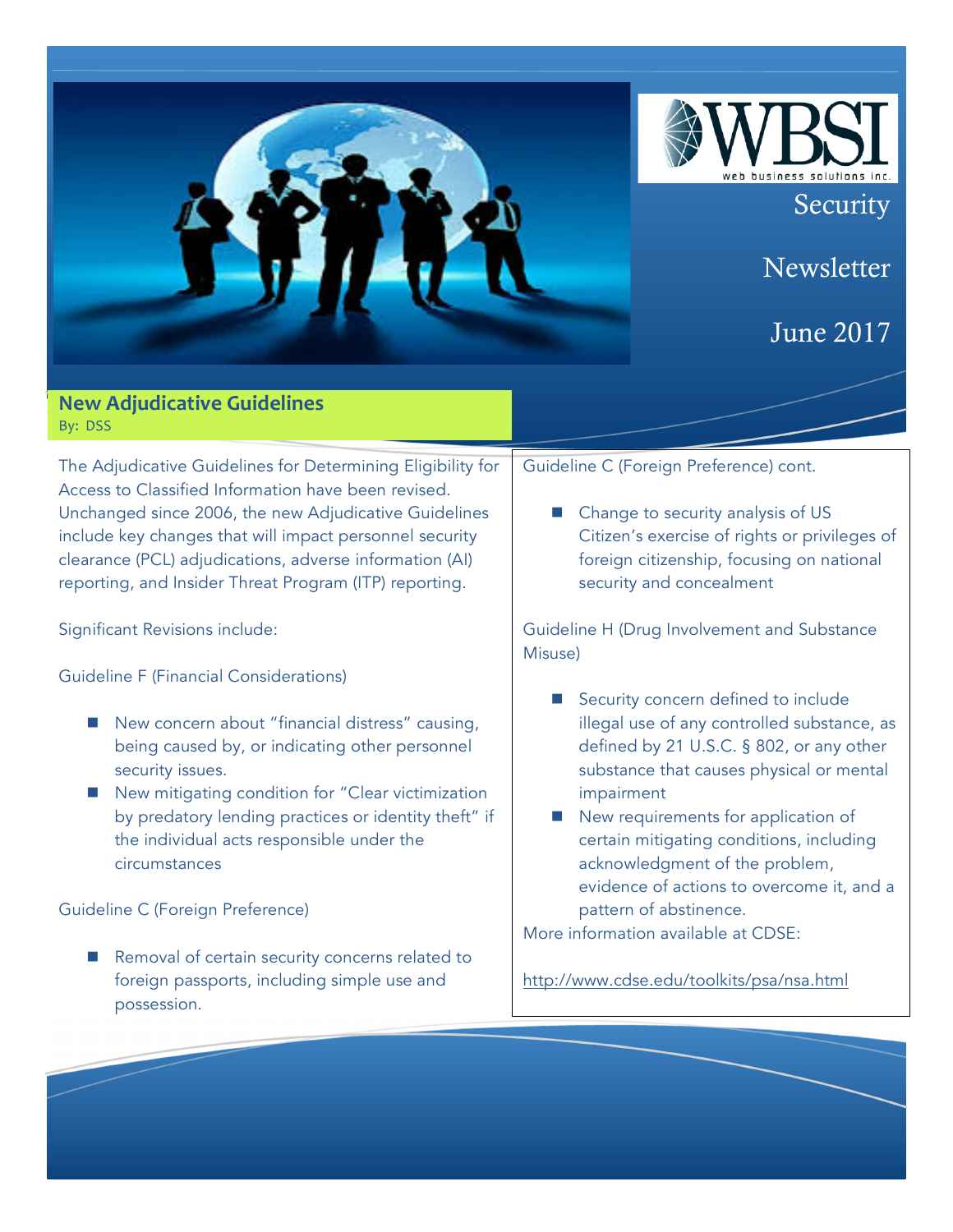## **July 4<sup>th</sup> and Fireworks**

#### By: VA Dept of Forestry

While legal fireworks and sparklers are a popular part of July 4<sup>th</sup> celebrations, they are a danger to users, pets, and the environment. In many parts of Virginia (and other states), fireworks could (and have) become a cause of wildfires.

Fireworks that have finished burning are still extremely hot and they can smolder in dry grass or leaves before a fire ignites. One spark is all it would take for a wildfire to start.

Keep a bucket of water, wet towel and a fully charged garden hose nearby. Children and pets should also be kept a safe distance away from igniting and spent fireworks.

Many types of fireworks (including firecrackers, sparklers, bottle rockets, torpedoes and other fireworks that explode, travel laterally, rise into the air, or fire projectiles into the air) are illegal in Virginia unless you are a licensed contractor. A good alternative to personal works is community displays. Check your local news source for information on times and locations.

# HAPPY



**Where legal, use fireworks outdoors in a safe and open area away from people, pets and dry grass.**

**If you start a fire, you are responsible, and you will** 

**be charged.**



**Keep a bucket of water, wet towels and a garden hose nearby.** 

**Follow directions and only use fireworks with adult supervision.**



**Smokey and the Virginia Department of Forestry hope you have a SAFE and HAPPY 4th.**

Do Your Part, Don't Let a Wildfire Start.